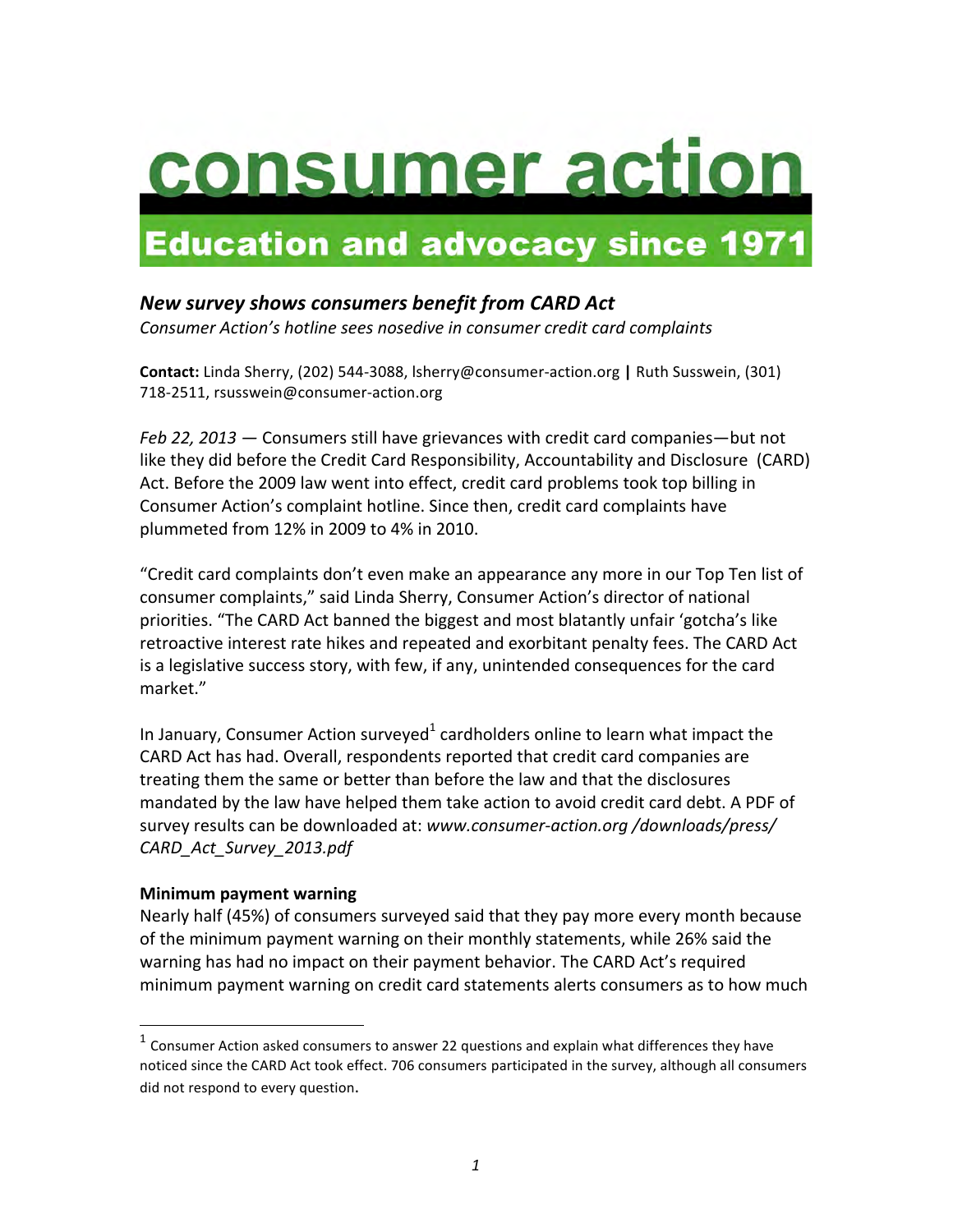it will cost and how long it will take to pay off the balance when they pay only the minimum.

Nearly half of consumers (48%) reported that their monthly statements or online communications from card issuers had improved in the last two years, while 41% said they remained the same.

#### **Customer service and corrections**

A quarter (26%) of respondents said that customer service and phone communications had improved since the law took effect. Just under 60% believed that service had stayed the same, and 15% thought it had gotten worse.

Fifteen percent of consumers reported that card issuers have treated them more fairly since the law's implementation. Three-quarters (75.4%) felt they were treated the same as before the law, and 9% said they've been treated less fairly.

#### **Interest rate increases**

About a quarter (23%) of consumers surveyed reported that interest rates on their card had risen in 2011 or 2012. Of these, about 17% said that their rate rose because they paid the bill late. One fifth said their rate went up because an introductory rate expired.

About half of the consumers who said their rates rose, most frequently responded that they did not know (or were not given a reason) why the rate increased. Other reasons provided for rate increases were disputes over a payment, ID theft repercussions, increased costs, and infrequent card use. In open-ended responses, some cardholders complained of unexpected credit line decreases and account closures.

### **Qualifying for credit**

While more than half (53%) of respondents who had applied for credit in 2011 or 2012 told Consumer Action that they received a new card, 37% said it is harder to qualify for credit. A quarter (23%) believed that the ease or difficulty of obtaining credit has remained the same, while 29% said they didn't know.

#### **Unfair and deceptive acts or practices**

While credit card complaints to Consumer Action's hotline have diminished significantly, consumers continue to report problems that they consider unfair or deceptive.

Survey participants complained that some issuers unexpectedly closed their accounts even when they paid on time and paid more than the minimum required, and that the closures damaged their credit scores. Long-term customers who went through financially difficult periods told us that issuers were unwilling to reduce rates when asked.